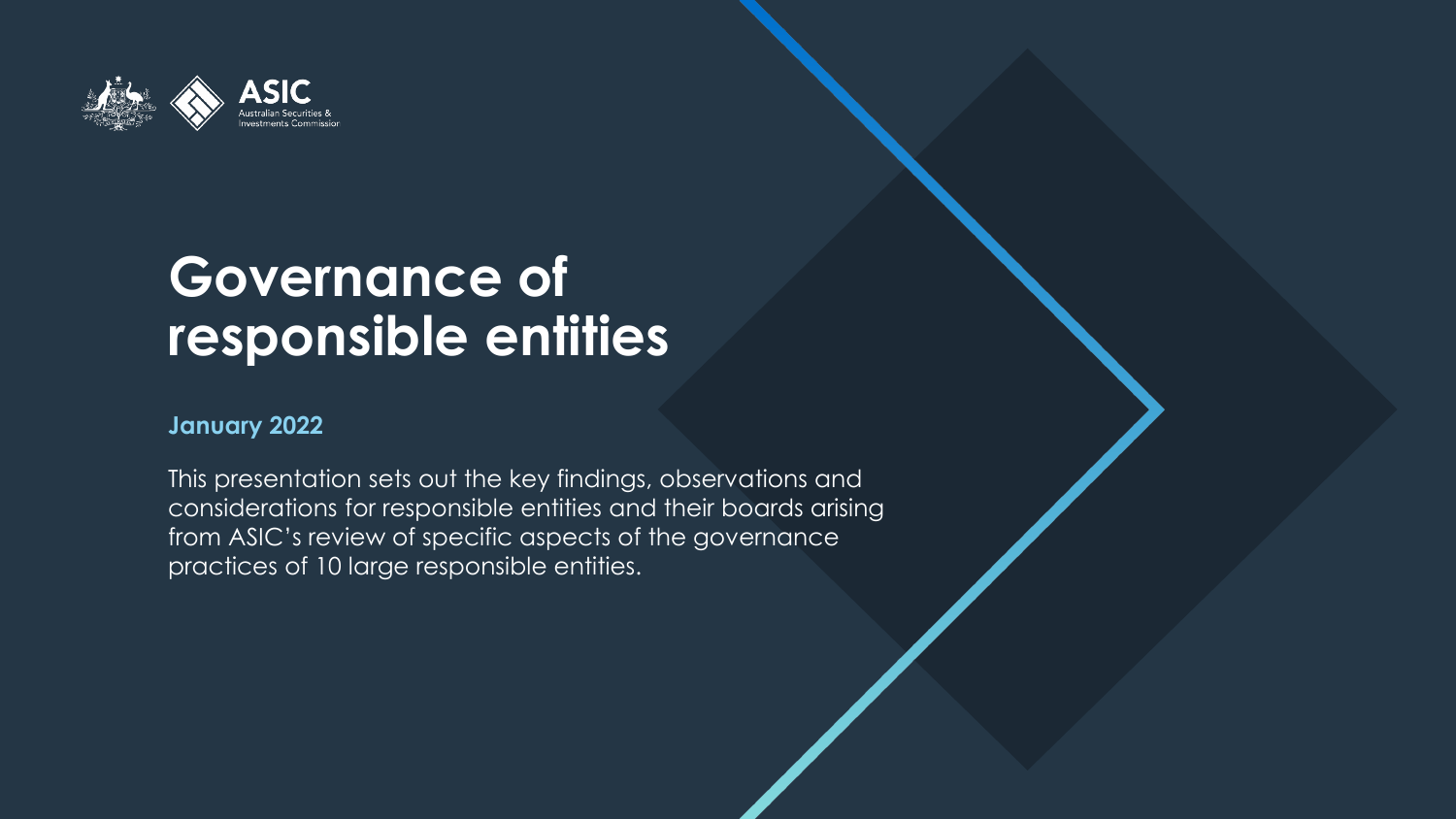## **About our review**

The managed funds sector is an important part of the Australian financial services industry. As at 30 June 2021, approximately \$1.514 trillion<sup>1</sup> was invested in registered schemes. There were 3,616 registered schemes as at 30 June 2021<sup>2</sup>.

Given the size and importance of the managed funds sector and the potential for conflicts of interest (including at the board level), we decided it was timely to review some aspects of responsible entity governance. Our review was designed to gain early insights into governance practices at some of the larger responsible entities.

We reviewed specific aspects of the governance practices of 10 large responsible entities. We selected the 10 responsible entities based on the total assets under management and the operating models used. Our selection was not based on risk or any ASIC concerns about the responsible entities.

We collected information and documents from the 10 responsible entities by reference to the financial year ended 30 June 2020 (the relevant period).

The graphs on the next slide set out key information about the 10 responsible entities surveyed. As at 30 June 2021, the 10 responsible entities represented 38.8% (\$588 billion) of assets under management in registered schemes<sup>3</sup>. The 10 responsible entities operated 35.2% (1,273 registered schemes) of all registered schemes as at 30 June 2021.

1 The figure of \$1.514 trillion is derived from ASIC's Industry Funds Metrics data for the 2020–21 financial year. The total amount invested excludes assets that are cross-invested in another scheme operated by the same responsible entity.

<sup>2</sup> The figure of 3,616 registered schemes is provided by ASIC's Financial Services Licensing system.

3 The figure of \$588 billion is derived from ASIC's Industry Funds Metrics data for the 2020–21 financial year. The total amount invested excludes assets that are cross-invested in another scheme operated by the same responsible entity.

**1**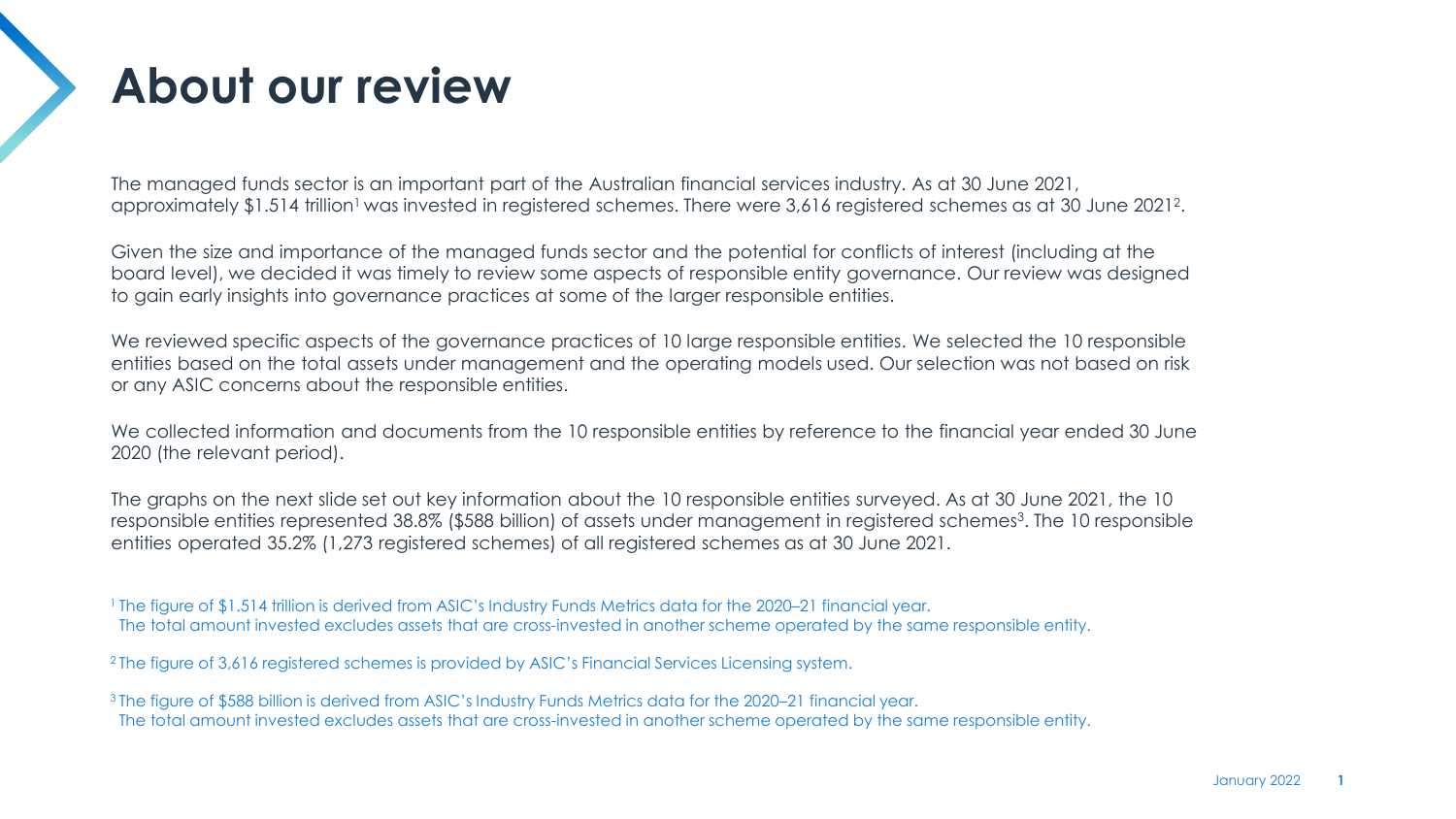## **Key characteristics of the 10 responsible entities**

#### **Figure 1: About the 10 responsible entities in our review (as at 30 June 2020)**



**Each of the 10 responsible entities in our review was part of a corporate group.**

### **Figure 2: Size of the 10 responsible entities in our review (as at 30 June 2020)**

Number of unregistered schemes (LHS)

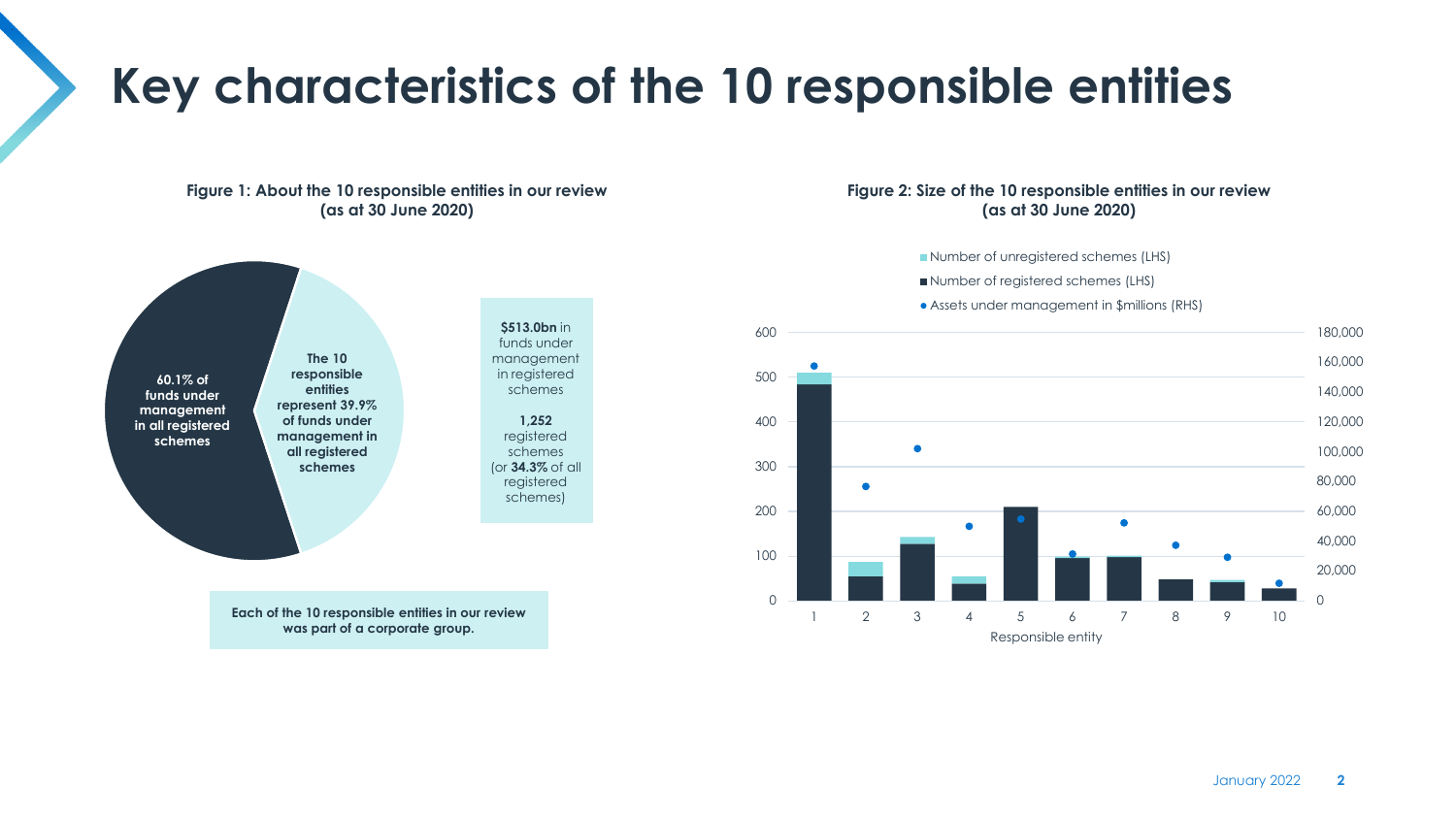## **What we found**

- 1. Five of the 10 responsible entity boards had a majority of executive directors and one board had an equal number of executive and non-executive directors. Six boards had a majority of non-independent directors.
- 2. The average length of tenure for a director across the 10 responsible entities was approximately 4.5 years.
- 3. A director held on average 6.7 additional roles that were external to the responsible entity, including directorships and committee positions at other entities (including entities in the same corporate group as the responsible entity). The average estimated time commitment for a director's external roles was 10.1 days per quarter.
- 4. Eight of the responsible entities obtained all of their staff resources from other entities in the same corporate group. These eight responsible entities did not employ their own staff.
- 5. The responsible entities had documented delegation and reporting frameworks.
- 6. The number of outsourced service providers the responsible entities engaged during the relevant period ranged from five to over 150. The responsible entities had arrangements to monitor outsourced service providers.
- 7. The responsible entities demonstrated an awareness of managing conflicts of interest. This included the directors routinely declaring conflicts at board meetings. Where a director had a conflict of interest in a matter before the board, there was a tendency for the conflicted director to be the party who decided the extent to which they should not be involved in the matter, as distinct from an independent arbiter (e.g. the non-conflicted directors or chair) making that decision. Directors should consider whether they have a 'material personal interest' in a matter under s195.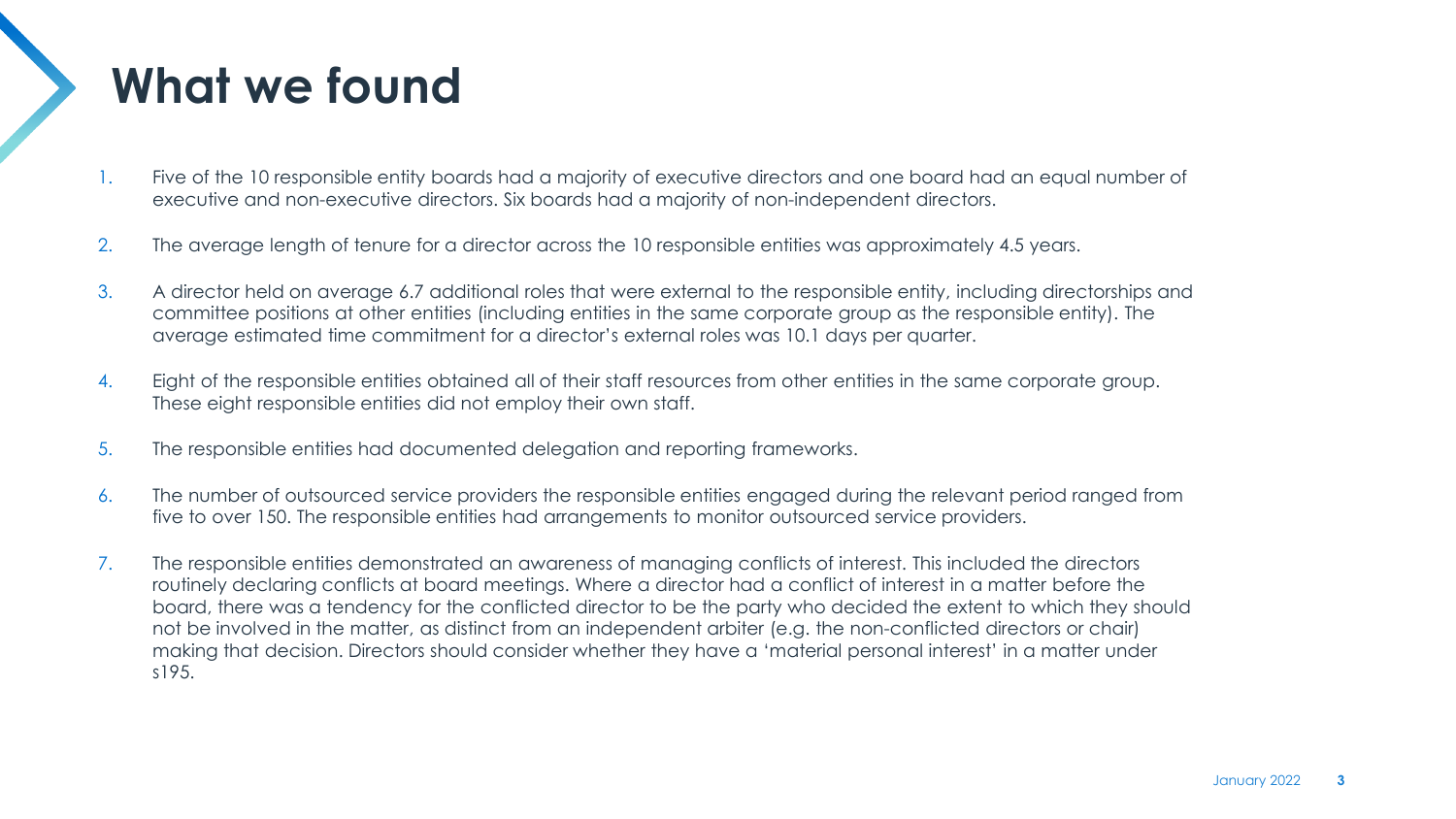## **Board composition**

#### **Overview of board composition**

The boards of the 10 responsible entities we reviewed had varied compositions in terms of the division of executive directors and non-executive directors, and whether the directors were independent of the responsible entity. We relied on the information given by the responsible entities to determine whether a director was independent; we did not test the appropriateness of the responsible entity's classification.

We found that the boards consisted of a mixture of executive directors and non-executive directors, with one board consisting of all non-executive directors and three boards consisting of all executive directors: see Figure 3.

Figure 4 shows the number of executive directors, the number of non-independent non-executive directors and the number of independent non-executive directors that held office for each responsible entity during the relevant period. Across the 10 responsible entities, 47 directors held office during the relevant period: 28 were executive directors and 19 were non-executive directors.

#### **Figure 3: Overview of board composition**



#### **Figure 4: Number of executive and non-executive directors**

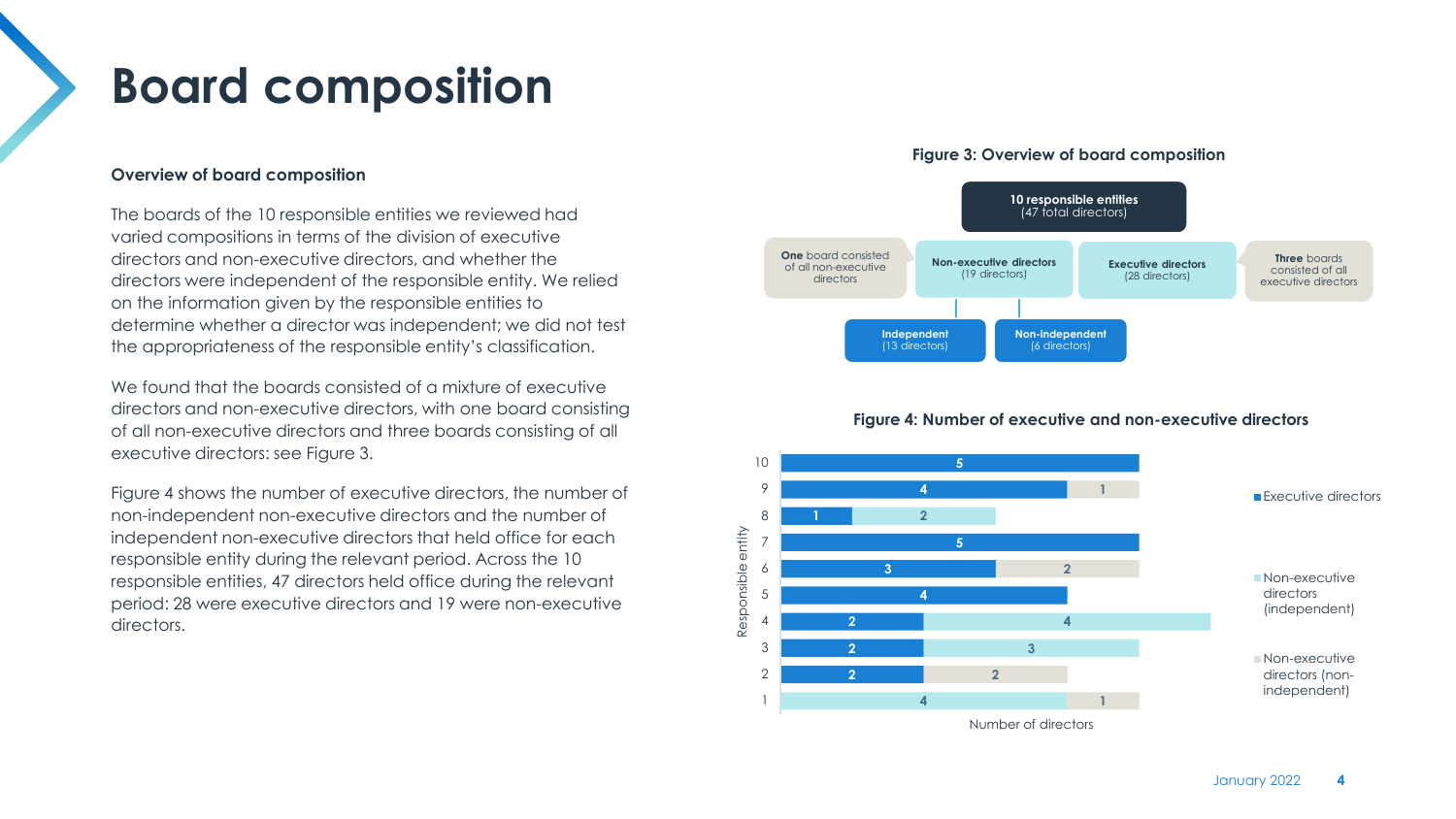## **Board composition**

Four of the 10 responsible entities we reviewed (40%) had a majority of independent directors: see Figure 5.

In relation to non-executive directors, four of the 10 responsible entities (40%) had a majority of non-executive directors: see Figure 6.

The responsible entities had differing views about the composition of a responsible entity board. Some advocated the presence of executive directors on the board on the basis that executive directors should have a strong understanding of the responsible entity's business and this understanding would optimise the board's decision making.

### **Figure 5: Board composition in terms of the independence of directors**



#### **Figure 6: Board composition in terms of whether there was a majority of non-executive directors**

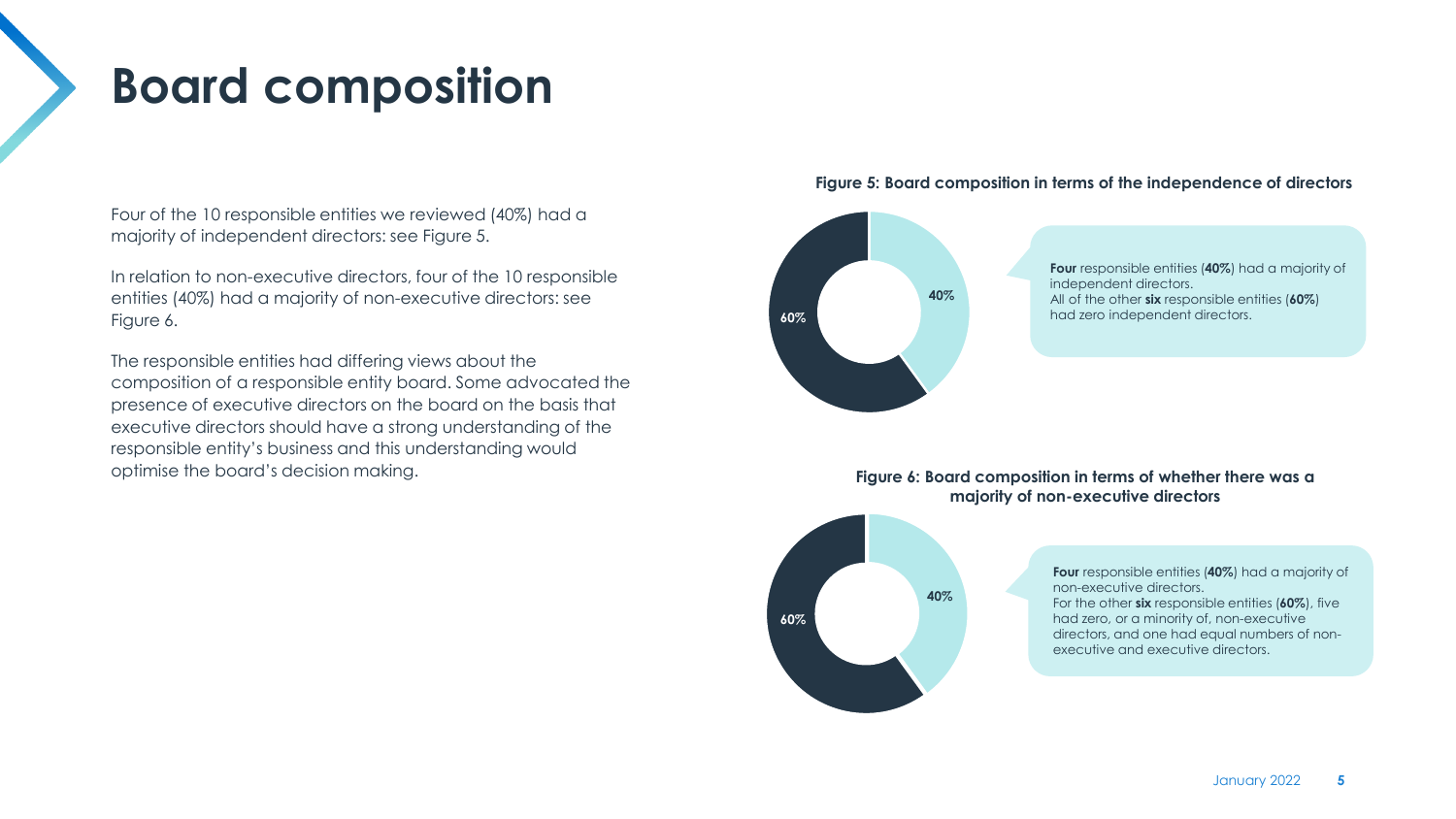## **Board composition**

In contrast, other responsible entities supported the selection of nonexecutive directors due to the objectivity a non-executive director should bring to a board's decision making and the capacity of a non-executive director to avoid potential conflicts between the interests of the responsible entity or other entities in the same corporate group, and the interests of the members of the schemes the responsible entity operates.

### **Considerations**

When considering the composition of its board, does the responsible entity evaluate:

- › executive and non-executive director representation;
- › the number of independent directors and non-independent directors; and
- › how aspects such as information flows and conflict management are undertaken?

Does the responsible entity regularly review board appointment and removal processes to enable the board composition to be optimal for the responsible entity's circumstances?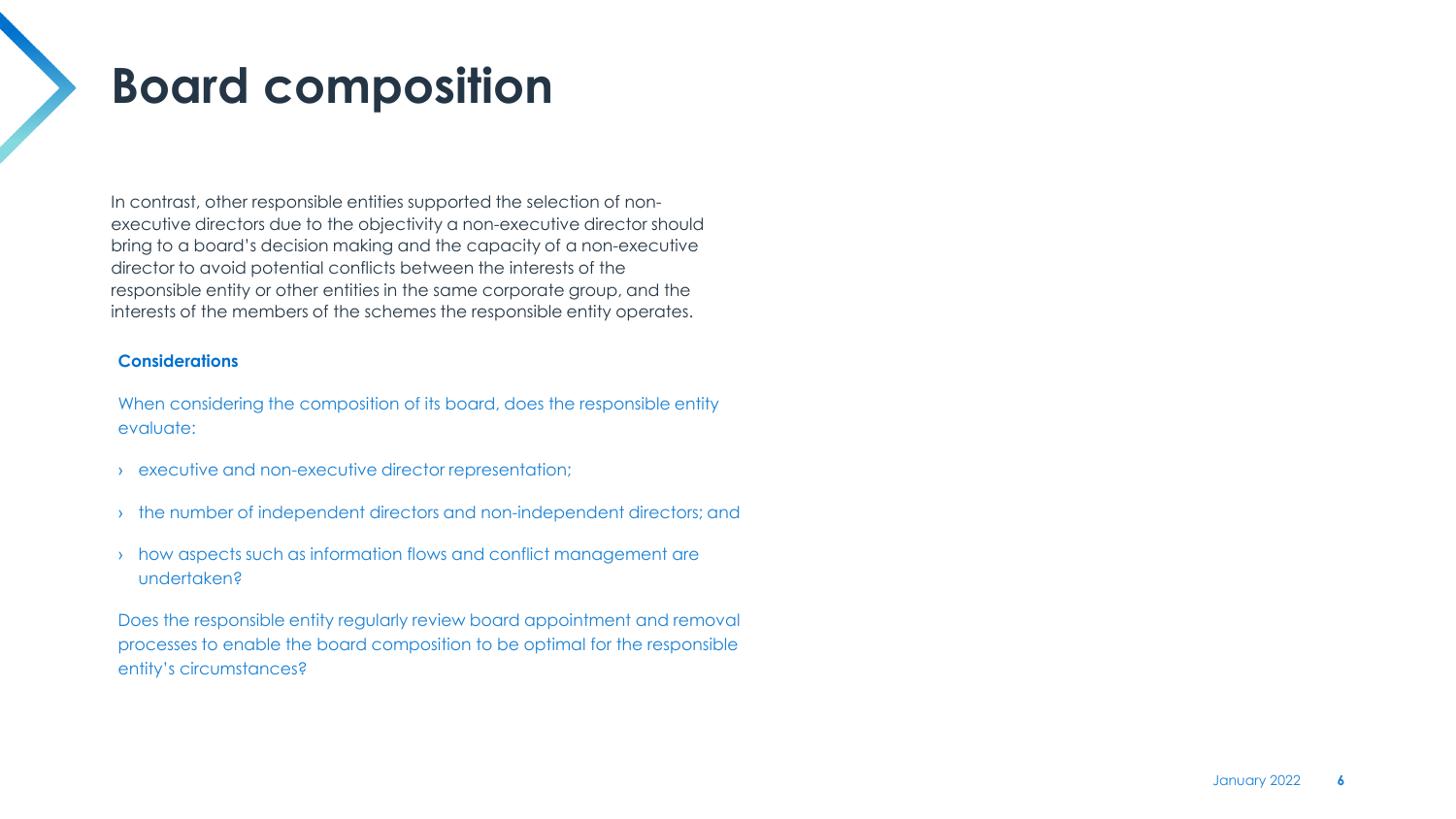## **Board composition – Tenure of directors**

The *Corporations Act 2001* (Corporations Act) does not impose a limit on the tenure of a director of a responsible entity. A responsible entity may have tenure limits in force in, for example, its board charter or its policies.

An important aspect of the composition of a responsible entity's board is the tenure profile of the directors. A short average tenure might indicate instability and could bring into question the collective corporate memory and the directors' understanding of the responsible entity's business.

However, an unreasonably long average tenure might suggest a lack of independence and insufficient diversity of perspectives in board decision making.

For all directors who were in office during the relevant period, the average tenure was approximately 4.5 years. The shortest average tenure for a director of a responsible entity was 2.3 years and the longest average tenure was 7.4 years. Figure 7 shows the average tenure for each responsible entity.

#### **Considerations**

Does the responsible entity review, at least annually, the tenure profile of its directors to achieve a suitable balance between:

- › maintaining stability and knowledge in the board of the responsible entity's business; and
- refreshing the board's make-up to obtain diverse perspectives and ensure the board's skills and expertise reflect changes in the circumstances of the business?



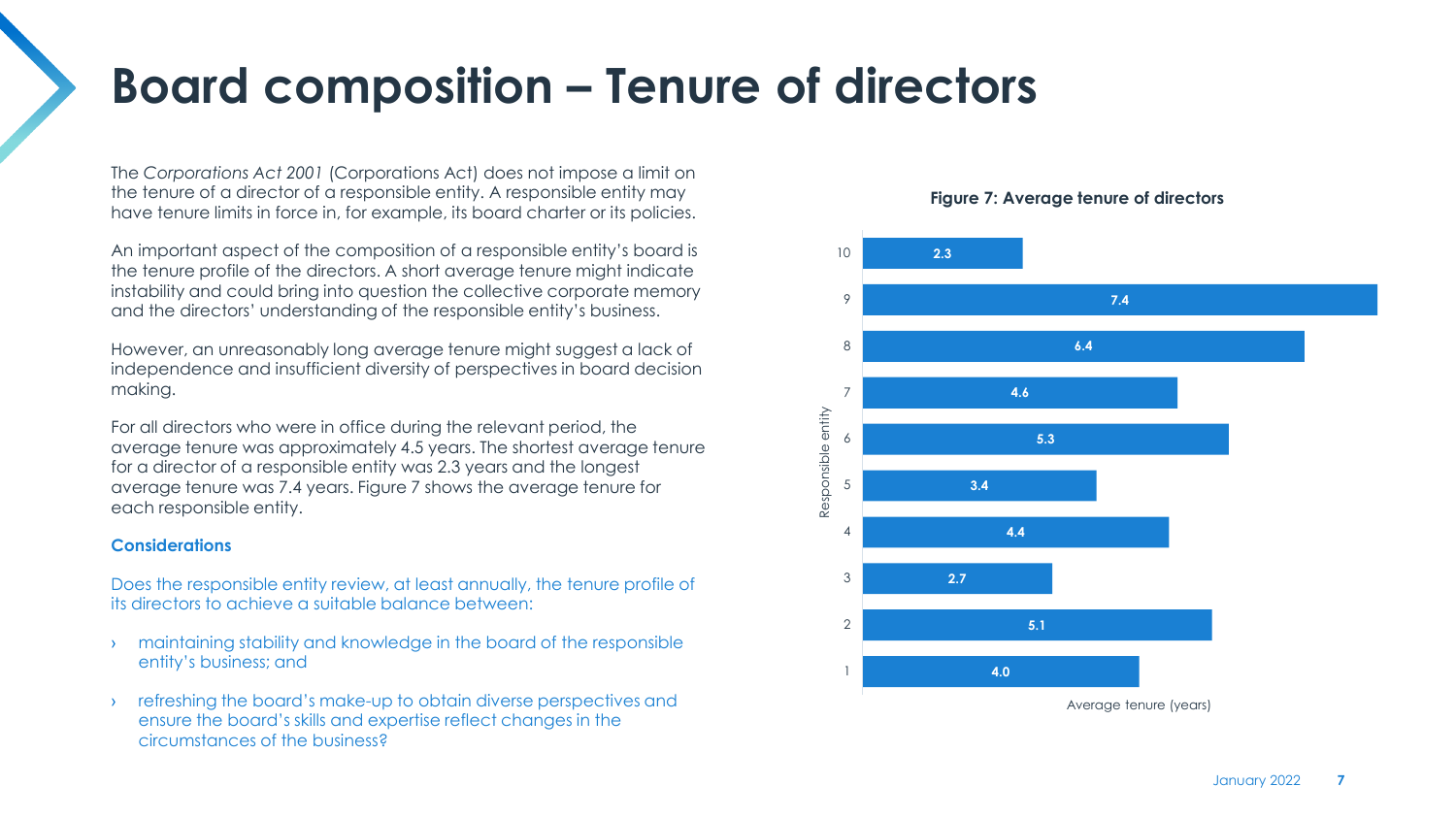## **Board composition – External commitments of directors**

The Corporations Act does not expressly restrict a responsible entity's director from having other business roles, such as being a director, board chair or committee member at another organisation (including an organisation in the same corporate group as the responsible entity).

A responsible entity should be careful to ensure that its directors are not overly committed with other business roles. If a director is too heavily committed with other business roles, there is a risk they will not have enough time to carry out their duties as a responsible entity director under the Corporations Act to an adequate standard. In turn, this might impact the responsible entity's compliance with its duties under s601FC and 912A.

We relied on the information given by the responsible entities in relation to directors' other business roles. Based on the information provided by the 10 responsible entities, a director during the relevant period had an average of 6.7 external commitments, and the average time spent on external commitments was 10.1 days per quarter. Figure 8 shows the averages for each responsible entity.

#### **Figure 8: External commitments of directors**



Average number of days per quarter spent on external commitments Average number of commitments per director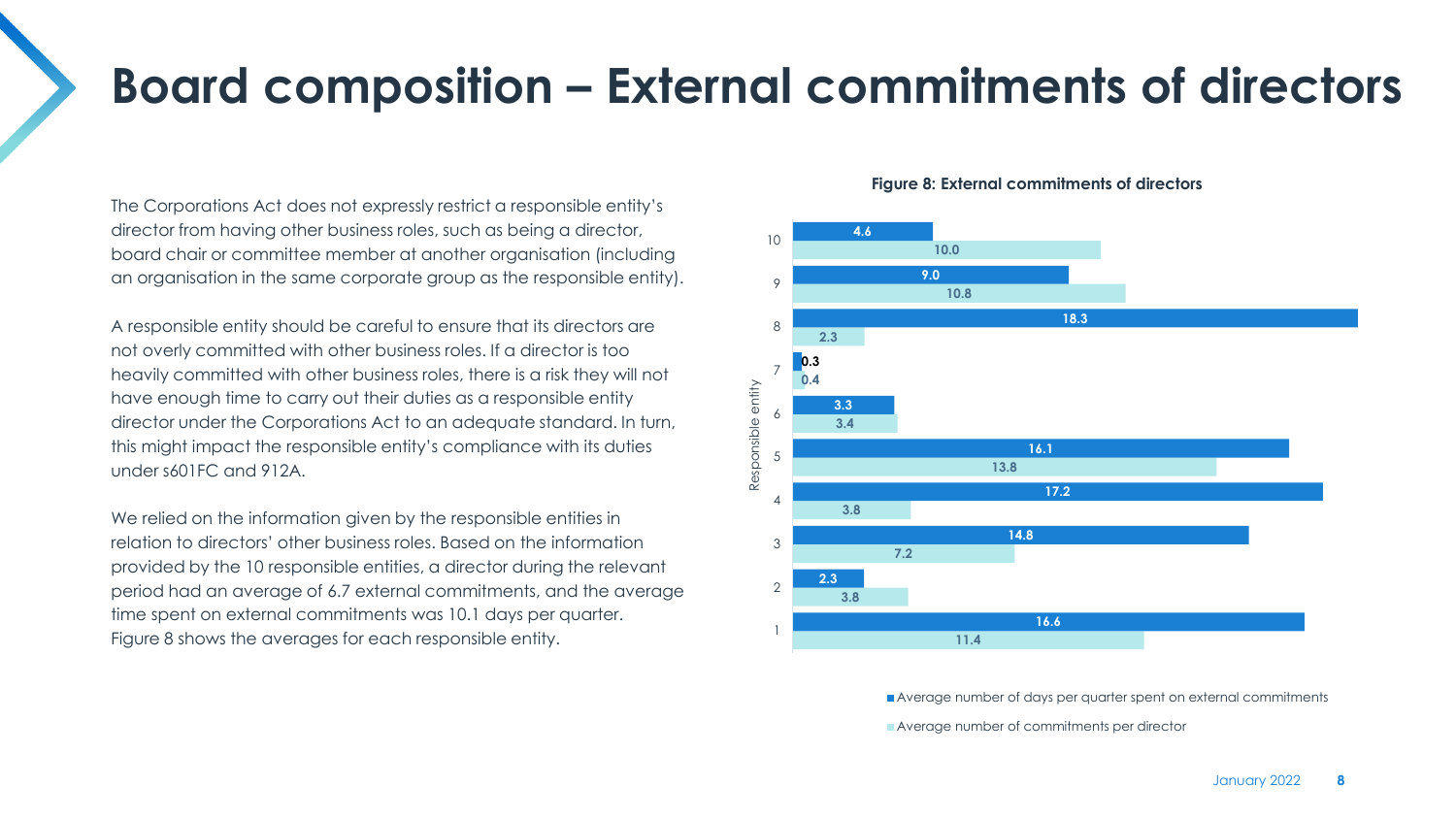## **Board composition – External commitments of directors**

We found that, generally, where a director wanted to take on additional roles with other organisations, this would be discussed on a case-by-case basis in light of potential conflicts and the director's overall workload. One responsible entity had a policy about the number of additional roles a director should undertake.

#### **Considerations**

Do directors have adequate capacity to carry out their board duties, given the number, types and intensity of all their commitments?

Are there guidelines on external business commitments for directors to ensure that the level of these commitments does not compromise a director's capacity to perform their role?

Do guidelines apply to existing directors and a person that is being considered for appointment as a new director?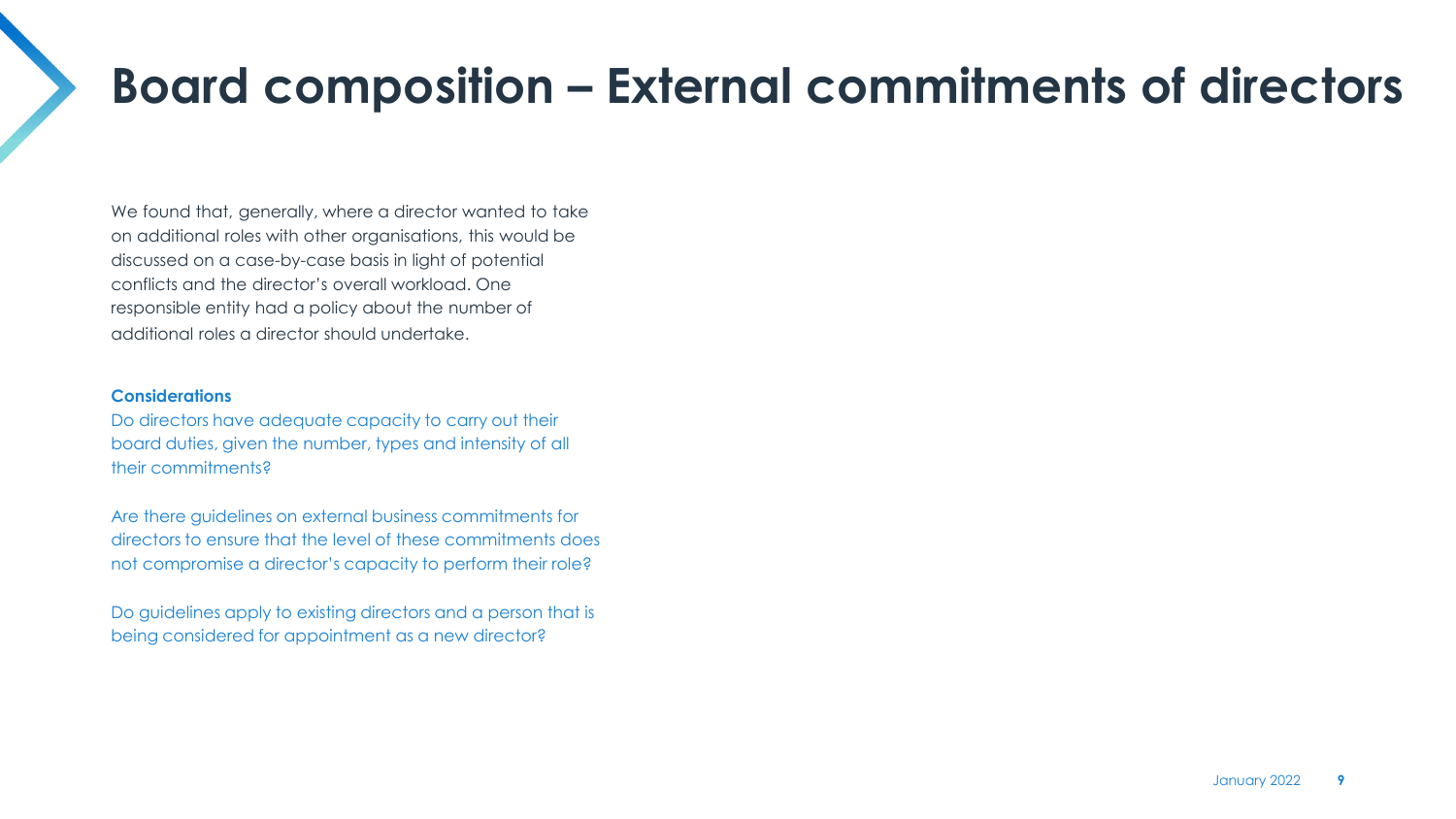### **Board charters**

While the Corporations Act does not require a responsible entity to have a board charter, a well-designed and thorough board charter:

- is conducive to the effective functioning of the responsible entity; and
- › will assist the responsible entity and its directors and officers to comply with their duties under the Corporations Act.

A board charter must remain suitable to the changing circumstances of a responsible entity's business.

Nine of the responsible entities in our review had board charters. Some board charters were positioned at a high level, and there was variation across the board charters in the depth of coverage of governance areas. One responsible entity had no board charter or terms of reference.

Six responsible entities used a review cycle for the board charter of one to three years. Two responsible entities had an annual review cycle; two responsible entities had a two-year review cycle; and two responsible entities had a three-year review cycle. The remaining three responsible entities that had a board charter did not have a set review period and reviewed the board charter when required.

### **Considerations**

Is the board charter reviewed sufficiently regularly to ensure that it reflects changes in the environment (e.g. regulatory, business) and that the board has clear responsibilities?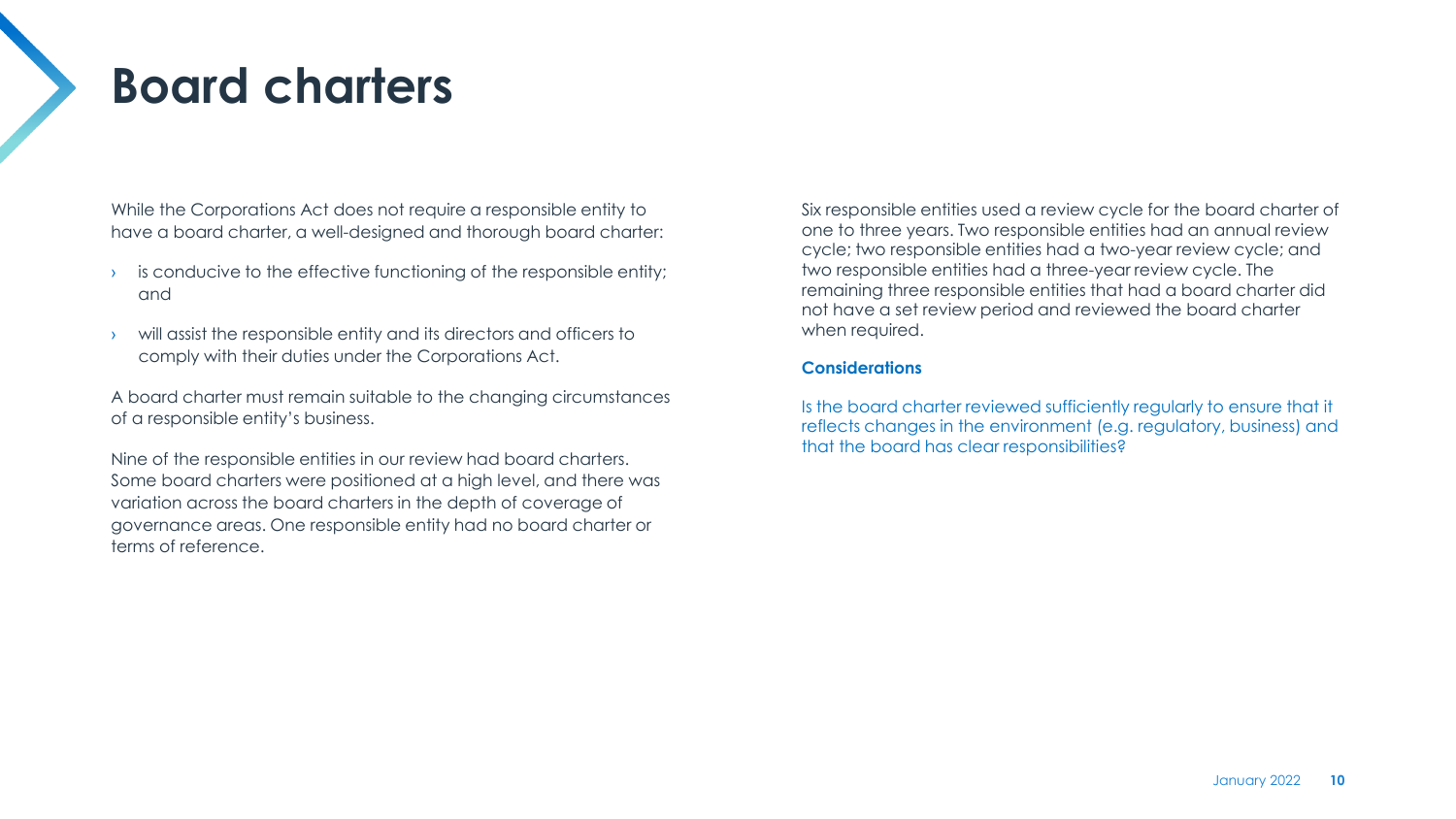## **Board meetings and committees**

For a responsible entity's board to function effectively, it should meet frequently enough to ensure it can perform its role and be adequately supported by board committees.

Figure 9 sets out the number of board meetings that were held for each responsible entity during the relevant period. The average was 13.6 meetings.

The number of board committees ranged from one to 11. The responsible entities had a broad range of board committees, for example audit and risk committees, people and remuneration committees, investment committees, and due diligence committees.

We found that the board committees met regularly and their findings were communicated to the responsible entity's board in a timely manner.

### **Considerations**

Does the board challenge and question recommendations from the committees to optimise the quality of decision making?

Is the board supported by an appropriate number of committees with members who have the requisite skills and experience?

Are the terms of reference for committees clearly documented, are the delegations clear (including whether the committee may sub-delegate) and are there established governance frameworks (e.g. committee support, reporting)?

Is the framework for reporting by management of material information to the board and committees clear and prominent and is reporting performed in a timely manner?

### **Figure 9: Number of board meetings**

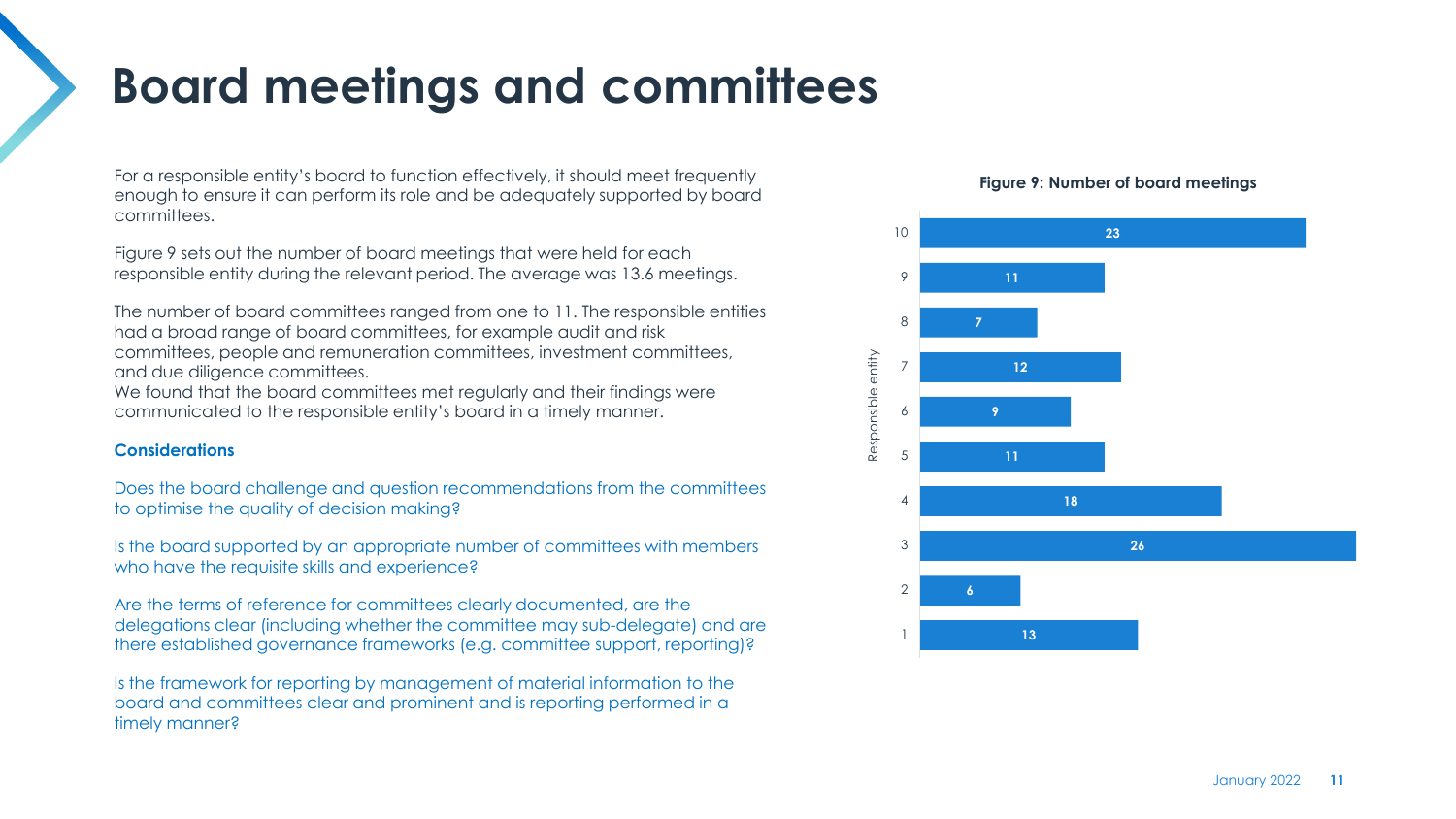## **Board performance reviews and skills assessments**

### **Performance reviews**

Board performance reviews are generally undertaken annually. However, some are undertaken on an as-needs basis or as an ongoing process and at the board chair's discretion.

Most of the responsible entities in our review had board performance reviews carried out by parties that were not independent of the board. Figure 10 gives a breakdown of the responsible entities in terms of whether the parties that carried out the performance reviews were independent of the board.

For the responsible entities where board performance reviews were carried out by parties that were not independent of the board:

- five responsible entities had the reviews based on director feedback of the performance of the board as a whole. The director feedback tended to use questionnaires that covered a range of criteria, such as the board's performance relative to its objectives and the board's interaction with management. Two of these responsible entities had the board performance reviews facilitated by the responsible entity's company secretary and/or legal team; and
- two responsible entities had the review carried out by the chair.

#### **Board reviews**

The utility of board performance reviews and skills assessments depends on the reviews being evidence-based and carried out with objectivity. The objectivity of a review is open to question where the reviewer is not independent of the board.



#### **Figure 10: Independence of the parties reviewing board performance**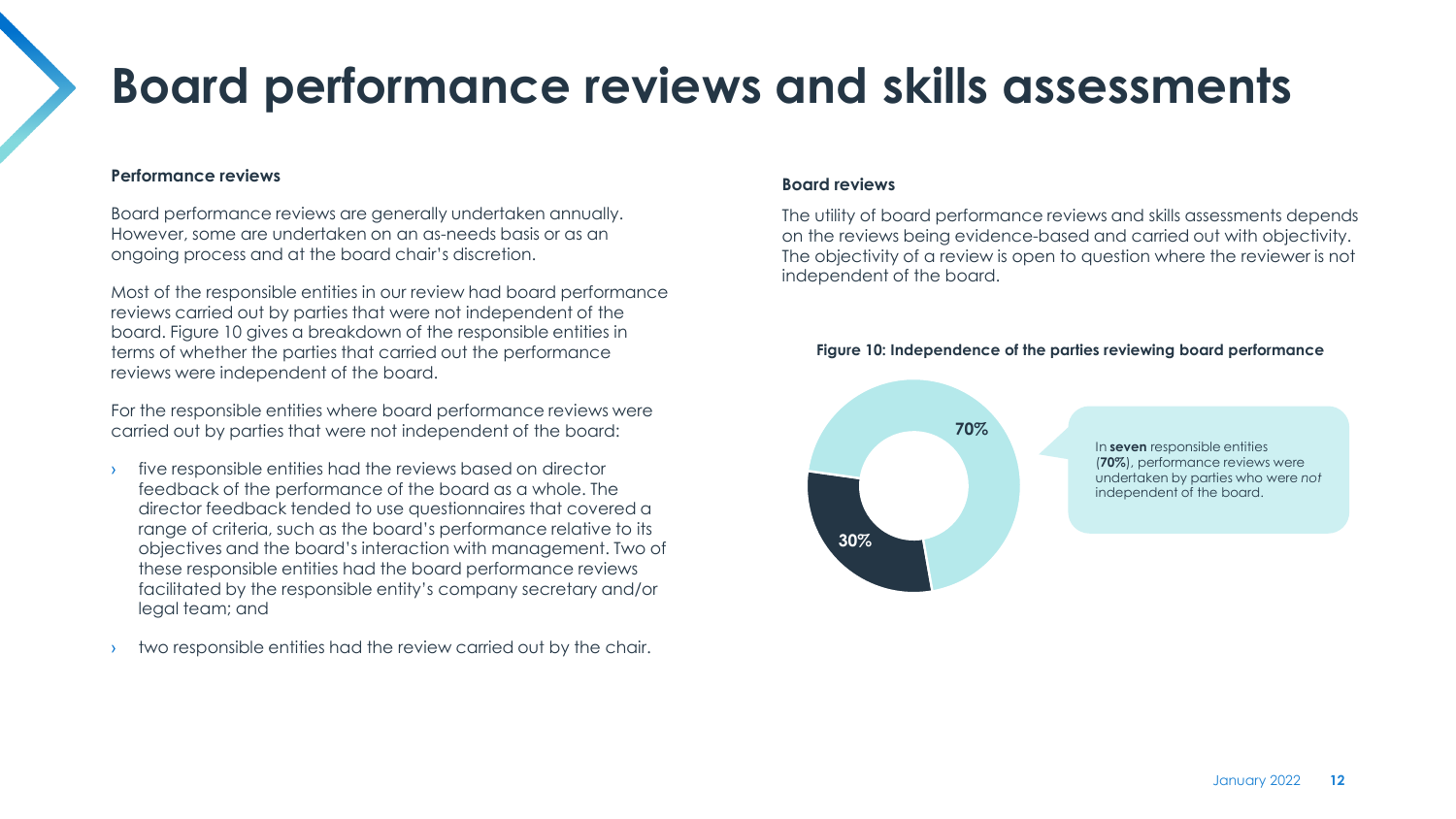## **Board performance reviews and skills assessments**

#### **Skills assessments**

Six responsible entities carried out the skills assessments at least annually. Three responsible entities had an established process for assessing the skills of the board, but without a stipulated frequency. For these responsible entities:

- › one carried out a skills assessment for the board as a whole when a new appointment, or the extension of a director's term, was under consideration;
- › one performed a board skills assessment at the discretion of the chair; and
- › one carried out a skills assessment upon the appointment or cessation of a director, or when there was a material change to the responsible entity's business.

The remaining responsible entity did not appear to have an established process for assessing the skills of the board as a whole.

For the nine responsible entities that had an established process of conducting skills assessments for the board, only one responsible entity had the review carried out by a party that could be regarded as independent of the board.

Figure 11 sets out the categories of parties that carried out skills assessments for the eight boards where the party could be regarded as not independent of the board.

### **Figure 11: Non-independent parties who undertook board skills assessments**

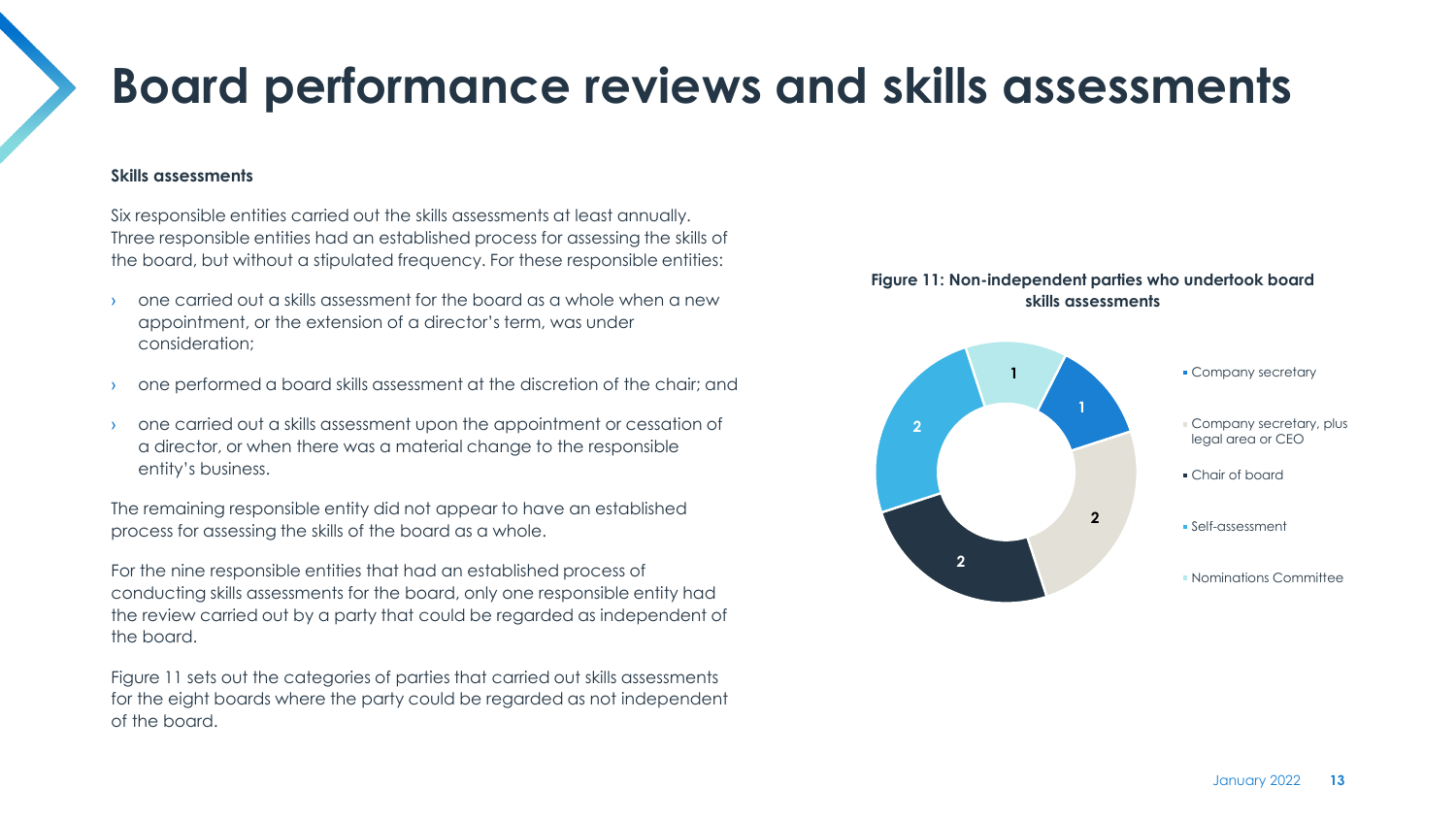## **Board performance reviews and skills assessments**

### **Considerations**

Does the board undertake periodic board performance reviews and skills assessments to ensure that the board has the requisite skills, experience and level of performance to carry out its duties?

Do board performance reviews include performance evaluations of individual directors as part of the overall assessment of the board's performance?

Are review processes documented, including the frequency of the reviews and the functions of any external parties (e.g. consultants) in the review processes?

Does the board consider the benefits an external firm may be able to bring to these review processes (e.g. mitigation of the risk of 'group think' or subconscious biases and bringing different perspectives)?

When appointing a new director, does the board conduct a skills and experience assessment of the whole board and the individual directors, for both executive and non-executive directors?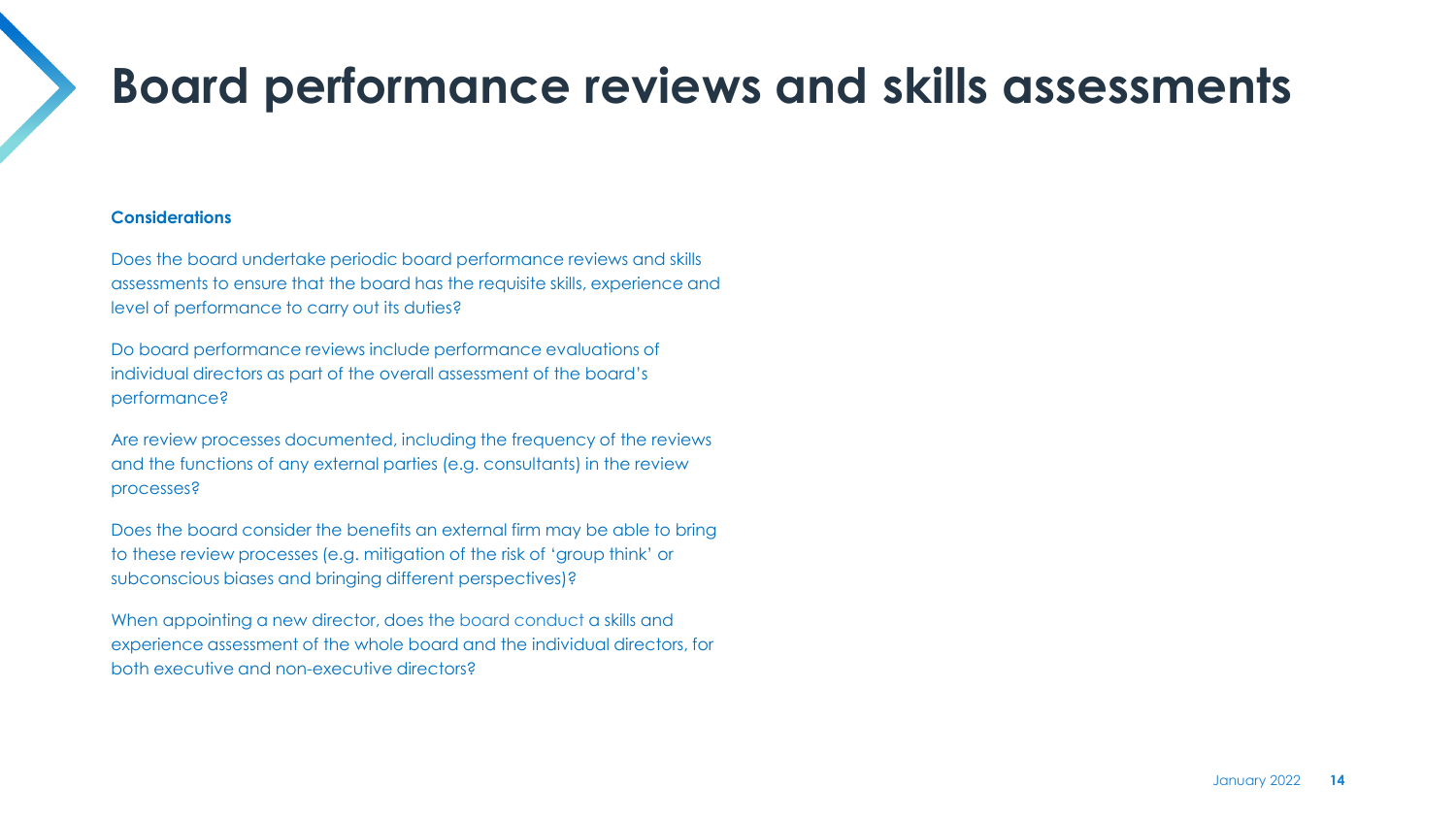## **Business models and reporting arrangements**

#### **What we found**

There was a significant degree of variation in the extent to which the responsible entities delegated material functions.

Among the 10 responsible entities:

- two responsible entities operated a fully outsourced business model under which other entities, including some related entities, provide operational services (e.g. investment management, custody and fund administration);
- two responsible entities delegated the operation of their registered schemes to a different entity in the corporate group;
- › one responsible entity outsourced the investment management function to another entity in the corporate group;
- › one responsible entity outsourced the risk and compliance functions to another entity in the corporate group; and
- › one responsible entity used a group-based risk management function.

Some responsible entities had more than one of these features.

The responsible entities had documented the delegated authorities and reporting arrangements.

### **Considerations**

Are delegations of authority documented clearly and monitored?

Do delegates understand the capacity in which they can act, and any associated limitations?

For responsible entities that engage other entities within a group structure:

- › Are the arrangements documented and executed appropriately to ensure the directors and officers can meet their responsibilities?
- Are these arrangements reviewed on a regular basis?
- In light of the inherent conflicts of interest that may arise when powers or functions are allocated within the same corporate group, does the responsible entity have adequate quality arrangements to monitor a delegate that is a related party?
- › Are adequate arrangements in place to deal with conflicts of interest?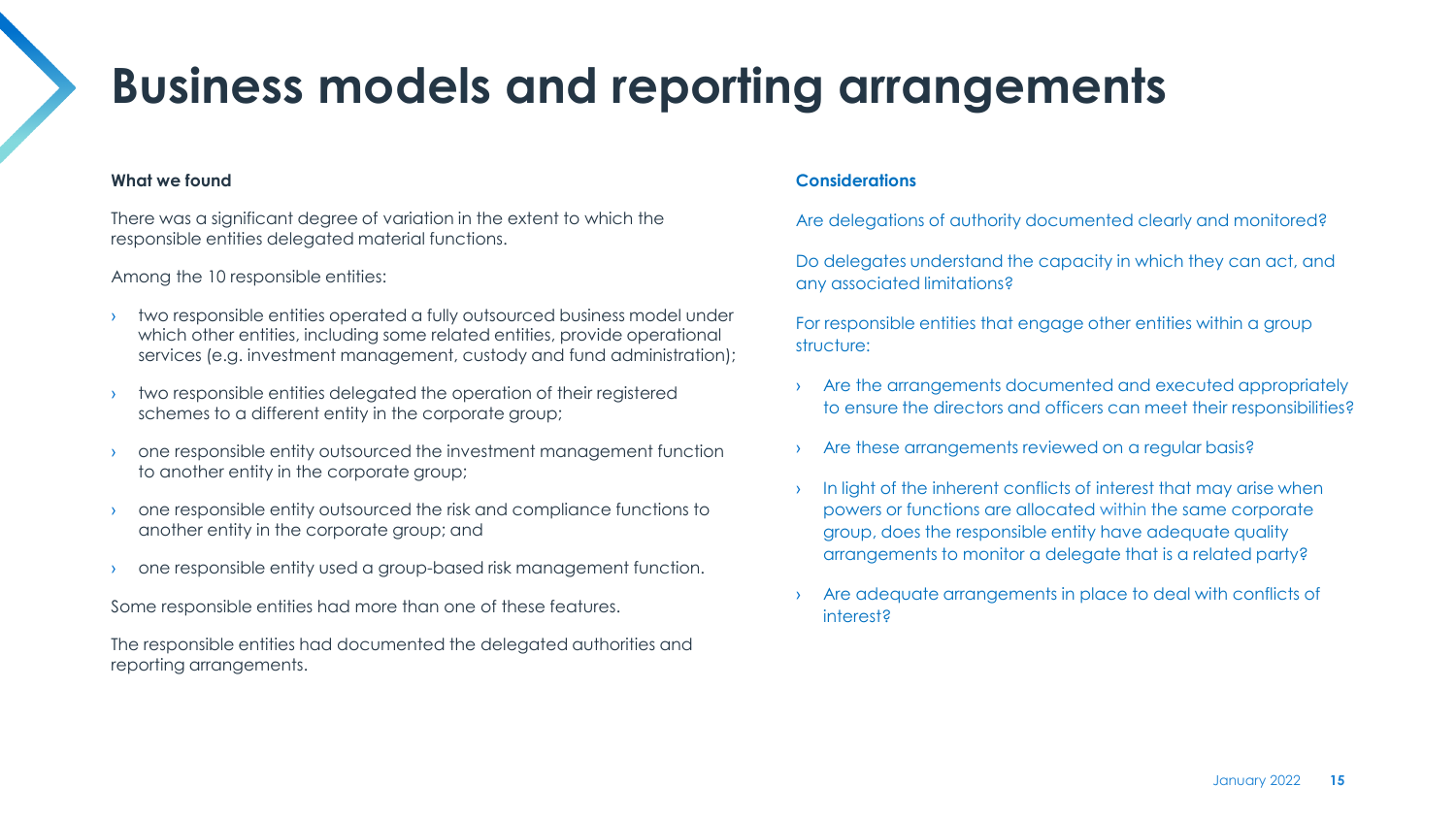## **Staffing arrangements**

If a responsible entity relies on staff resources from group entities, there is the potential for conflicts of interest. Where a responsible entity uses the services of a person who is employed by a different entity in the same corporate group, there is a risk that the interests of the person's employer will not align with the interests of the responsible entity.

For eight responsible entities, all of the staff resources were employed by different entities in the same corporate group. For the other two responsible entities, staff resources were almost all employed by the responsible entity itself: see Figure 12. One of these two responsible entities also hired contractors from recruitment firms, and the other hired contractors from group affiliate companies, including companies based overseas.



**80%**

**Figure 12: Responsible entity staffing arrangements**

For **eight** responsible entities (**80%**), their staff resources were employed by different entities in the same corporate group.

For **two** responsible entities (**20%**), nearly all of the staff were employees of the responsible entity.

#### **Considerations**

How and on what basis does the board satisfy itself that, at all times, the responsible entity has adequate staffing resources to perform its duties to an acceptable standard? Are the responsible entity's assessments of the adequacy of staffing resources (including the basis for each assessment) documented?

For responsible entities that use staff who are employed by other entities in the same corporate group:

- › Are staffing arrangements clearly set out (e.g. in a formal shared services agreement) to ensure adequate and qualified staff are available at all times so that the responsible entity can meet its duties under the Corporations Act?
- › What reasonable steps have been taken to identify and manage the conflicts of interest? (Reasonable steps might include staff being required to declare and manage any conflicts between the interests of their employer and the interests of the responsible entity.)
- › Does the responsible entity's risk and compliance function review the conflict declarations on a regular basis and ensure that an employee of a group entity is not deployed to work on a matter where a conflict of interest is reasonably apparent?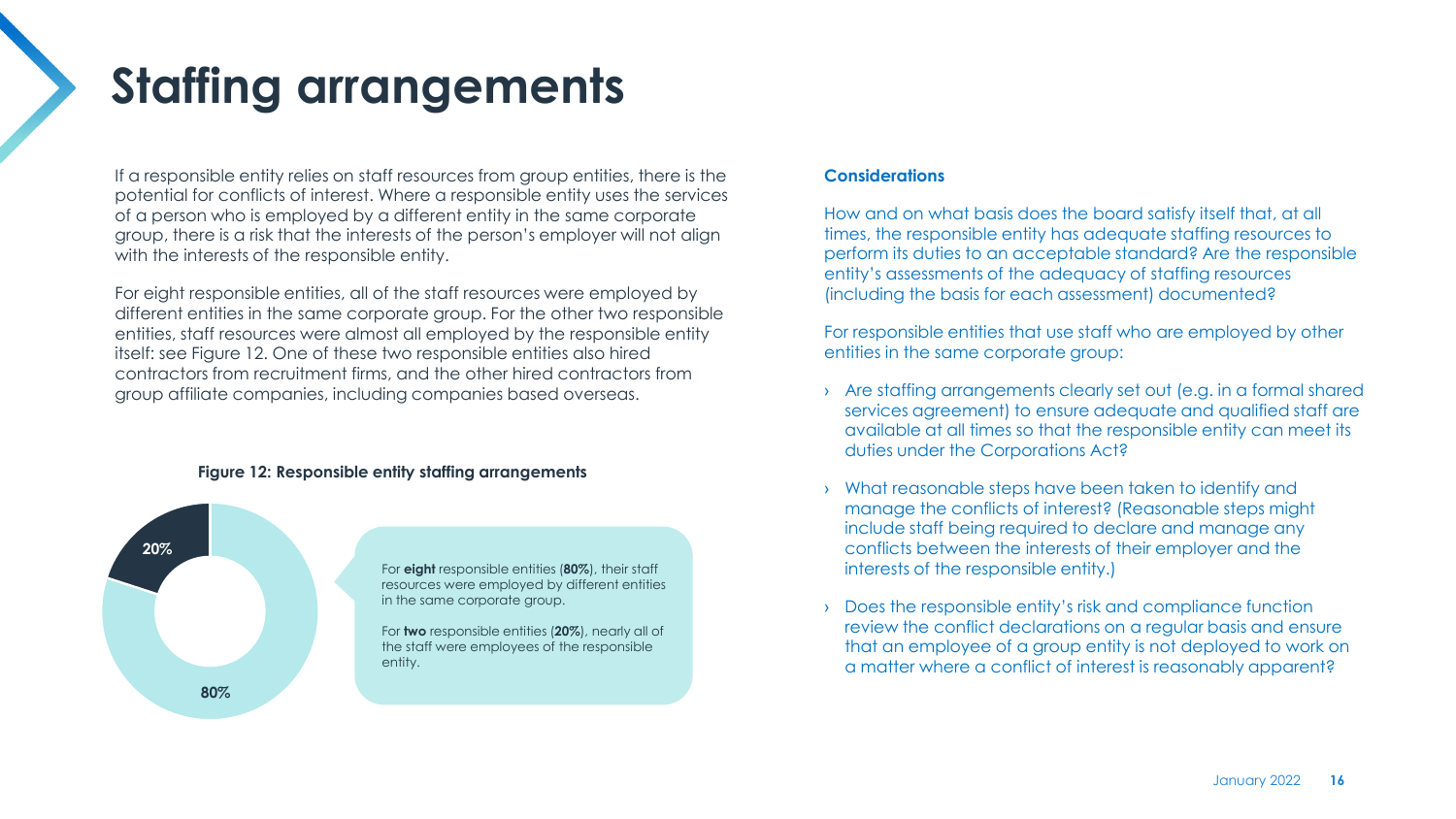## **Outsourced service providers**

#### **What we found**

We sought information from the 10 responsible entities about seven categories of outsourced service providers: investment management, custody, fund administration services (including unit pricing, performance measurement and registry, if applicable), information technology services, legal services, proxy voting, and sales and marketing.

In total, the number of outsourced service providers engaged for the relevant period ranged from five to over 150.

The number of outsourced service providers that were related parties of the responsible entity ranged from 0 to 20. For the purposes of this presentation, we relied on the responsible entities' own assessments of whether outsourced service providers were related parties.

The most prevalent category of outsourced service providers was investment managers. Three responsible entities had over 70 investment manager engagements.

Seven of the 10 responsible entities had processes for the appointment and monitoring of outsourced service providers that did not differentiate between related parties and non-related parties. Two responsible entities had specialised processes for both the appointment and monitoring of service providers, whereas one responsible entity had a specialised process for appointments only.

As a category of AFS licensees, responsible entities should bear in mind [ASIC's guidance in relation to outsourcing as outlined in Regulatory Guide](https://asic.gov.au/regulatory-resources/find-a-document/regulatory-guides/rg-104-afs-licensing-meeting-the-general-obligations/)  104 *AFS licensing: Meeting the general obligations* (RG 104) at RG 104.36.

### **Considerations**

Are contract terms with outsourced service providers reviewed to ensure that these terms are in the best interests of members (e.g. are the agreements of a suitable duration and do they include appropriate termination clauses)?

Does the responsible entity consider the frequency of contract reviews with service providers to ensure that these contracts reflect current servicing requirements?

Does the responsible entity ensure that any applicable policies or procedures clearly articulate that the responsible entity remains responsible for the actions of the outsourced service providers, irrespective of whether the service is provided by a related party or the oversight is delegated to another party?

How does the responsible entity evaluate the performance of outsourced service providers? For example:

- › Is self-assessment by service providers limited to objective measures (e.g. timeframes for taking specific action) as much as practicable?
- Do parties that are independent of the service provider assess its performance?
- Is the assessment carried out with reasonable frequency?
- Is the assessment of material service providers brought to the board's attention in a timely manner?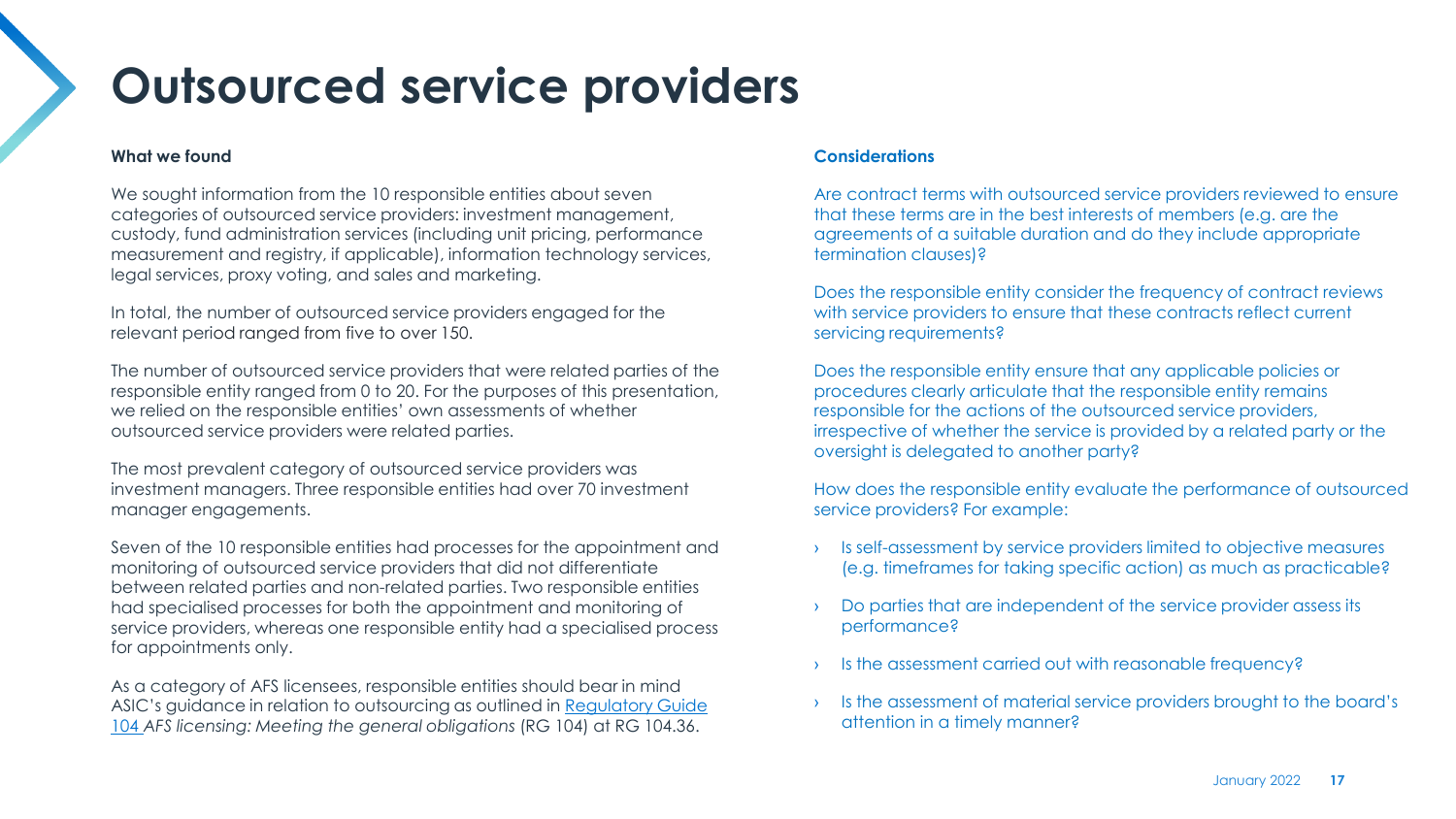## **Related party transactions**

Under Pt 5C.7 of the Corporations Act, the responsible entity of a registered scheme must obtain member approval to provide a financial benefit to itself or to a related party of the responsible entity unless that benefit is given on arm's length terms, or on terms less favourable to the related party: s210 and 601LA.

[Responsible entities should bear in mind ASIC's guidance in Regulatory](https://download.asic.gov.au/media/5705474/rg76-published-30-march-2011-20200727.pdf)  Guide 76 *Related party transactions* (RG 76), Section C of which includes an analysis of the arm's length exception.

A related party transaction inherently raises the question of whether the transaction is in the best interests of the scheme's members and whether the responsible entity has adequately dealt with conflicts of interest. The quality of a responsible entity's engagement with related party transactions is relevant to:

- whether the responsible entity has complied with the member approval requirements;
- whether the responsible entity and its directors and officers have complied with their duties, including the duties under the Corporations Act to act in the best interests of members and to prefer those interests, in a decision to enter into a related party transaction and the subsequent monitoring of the transaction; and
- whether the responsible entity has put in place adequate arrangements for the management of conflicts of interest in the provision of financial services, as required under s912A(1)(aa).

### **Considerations**

Does the board have oversight of material related-party transactions?

When the responsible entity considers entering into a transaction with a related party, are the merits of the transaction carefully reviewed and are there processes and policies in place to ensure that, to the extent possible, the transaction is on arm's length terms?

Are the responsible entity's conflicts management frameworks and processes for appointing, monitoring and terminating outsourced service providers designed to adequately deal with related party transactions?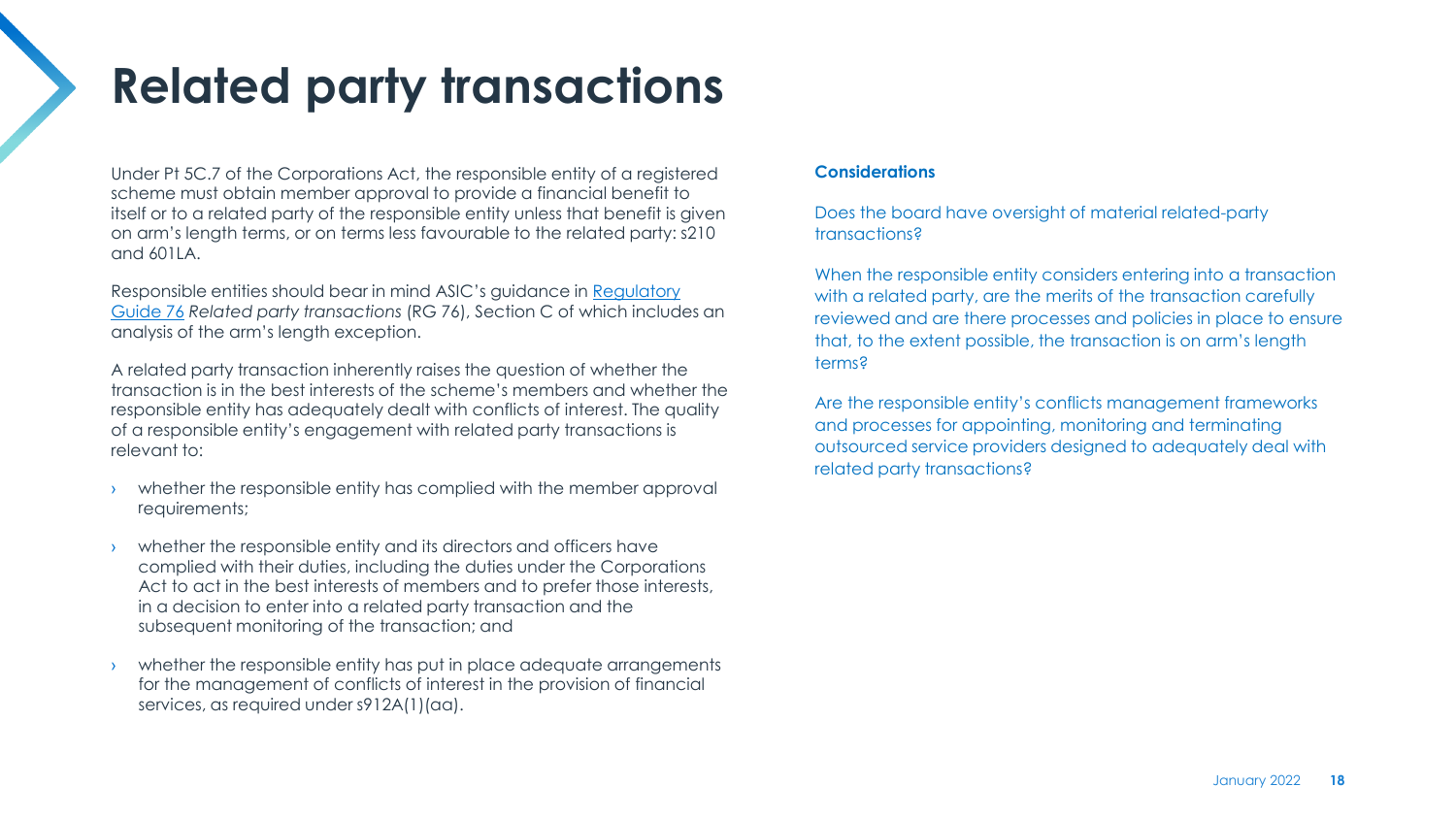## **Use of independent experts**

For six responsible entities, the prevailing practice during the relevant period was that the decision about whether to engage experts or consultants was generally made by the responsible entity's management, rather than the board. Another responsible entity had a related entity decide on whether to engage experts or consultants. For one responsible entity, the general approach was for the board, rather than management, to engage experts or consultants. For another responsible entity, the board only occasionally engaged experts or consultants. The remaining responsible entity did not engage experts or consultants at all during the relevant period.

We found that, from the categories of independent experts identified in response to our review, the use of external experts or consultants by responsible entities was most prevalent in the areas of compliance and/or risk management and legal services.

### **Considerations**

Does the use of independent experts signal a potential skills deficiency at the board level, at the board committee level, or at the management level of the responsible entity?

Does the board or board committee have the skills and ability to challenge and critically assess the information provided by independent experts?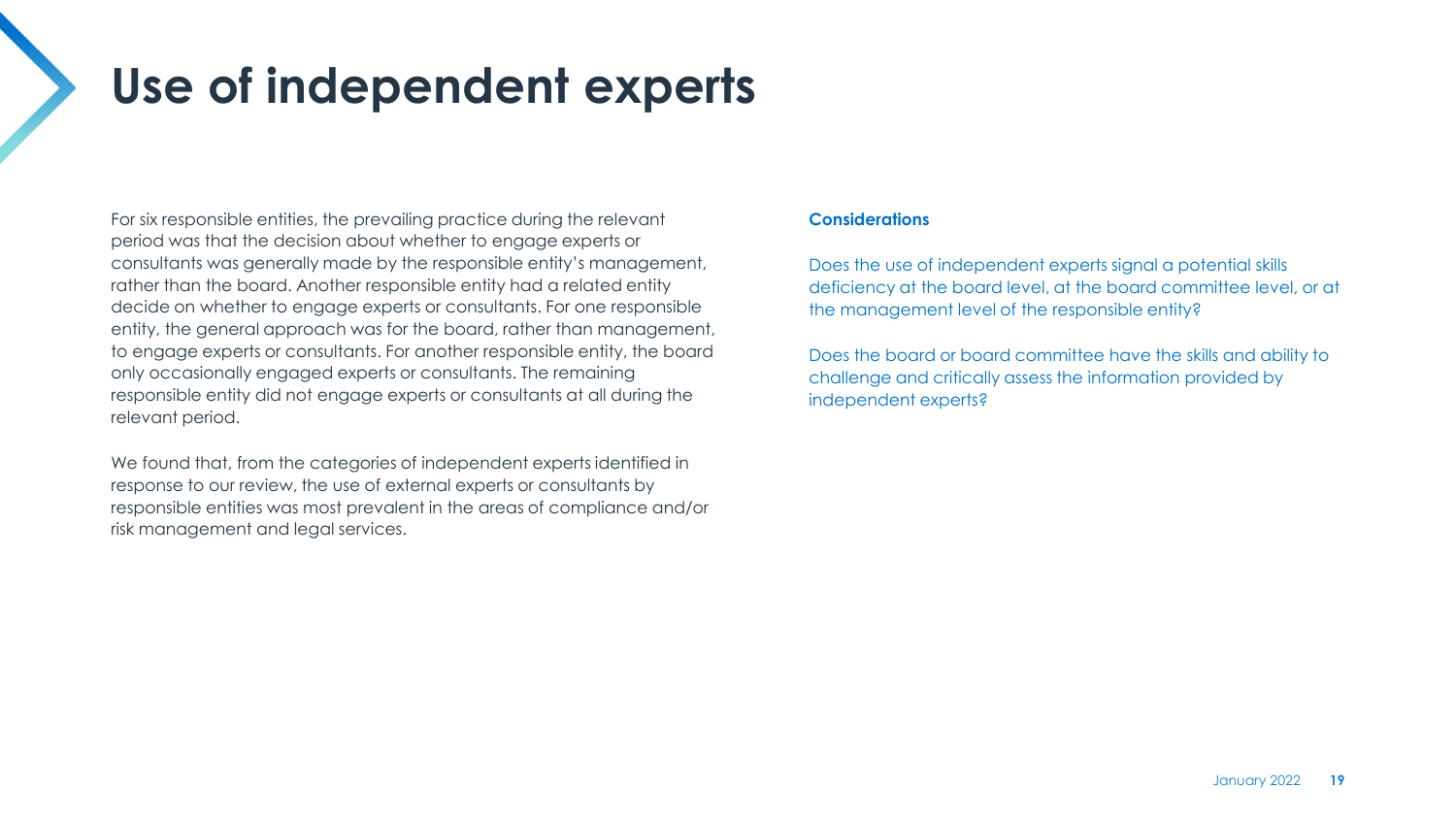## **Conflicts management**

Under the Corporations Act, where the director of a responsible entity has a conflict of interest in relation to a matter under consideration at a board meeting, the director may be unable to lawfully vote on the matter or remain present at the meeting while the matter is under consideration. See section 195 of the Corporations Act and our guidance on the concept of a 'material personal interest' in [RG 76](https://download.asic.gov.au/media/5705474/rg76-published-30-march-2011-20200727.pdf) at RG 76.31–RG 76.38.

We sought explanations from the responsible entities about how they approached situations during the relevant period where a director had an actual or potential conflict of interest in relation to a matter before the board. An assessment of whether each actual or potential conflict identified was caught by s195(1) was outside the scope of this preliminary review.

The responsible entities dealt with the extent to which a conflicted director should remove themselves from the consideration of the matter on a caseby-case basis. In some cases, the director participated in the discussion about the substantive matter and did not vote on it. In other cases, the director remained in the room without participating in the discussion and did not vote on the substantive matter.

There were significant differences among the responsible entities about which parties determine whether (and, if so, to what extent) a director should be involved in considering a matter at a board meeting where the director has a conflict of interest.

For three responsible entities, the prevailing approach was that the director would make the decision. The main approach for two responsible entities was that the non-conflicted directors would determine the matter.

The remaining five responsible entities appeared to take a case-by-case approach to determine the extent of a conflicted director's involvement in a matter before the board.

Where s195(1) applies to a director, the director will not be allowed to stay in the room, even if they do not participate in the discussion. The director remaining in the room, albeit in a passive capacity, can stifle the discussion of the matter and may impact how other directors vote.

### **Considerations**

Does the responsible entity:

- focus on the management of conflicts when acting in the best interests of members; and
- emphasise the proactive measures that can be adopted, for example, around culture and having an 'investor first' mindset?

For responsible entities that rely on staff from within a corporate group, does the responsible entity consider how it may best manage any potential conflicts and ensure those staff understand the capacity in which they are acting where they support wider group functions?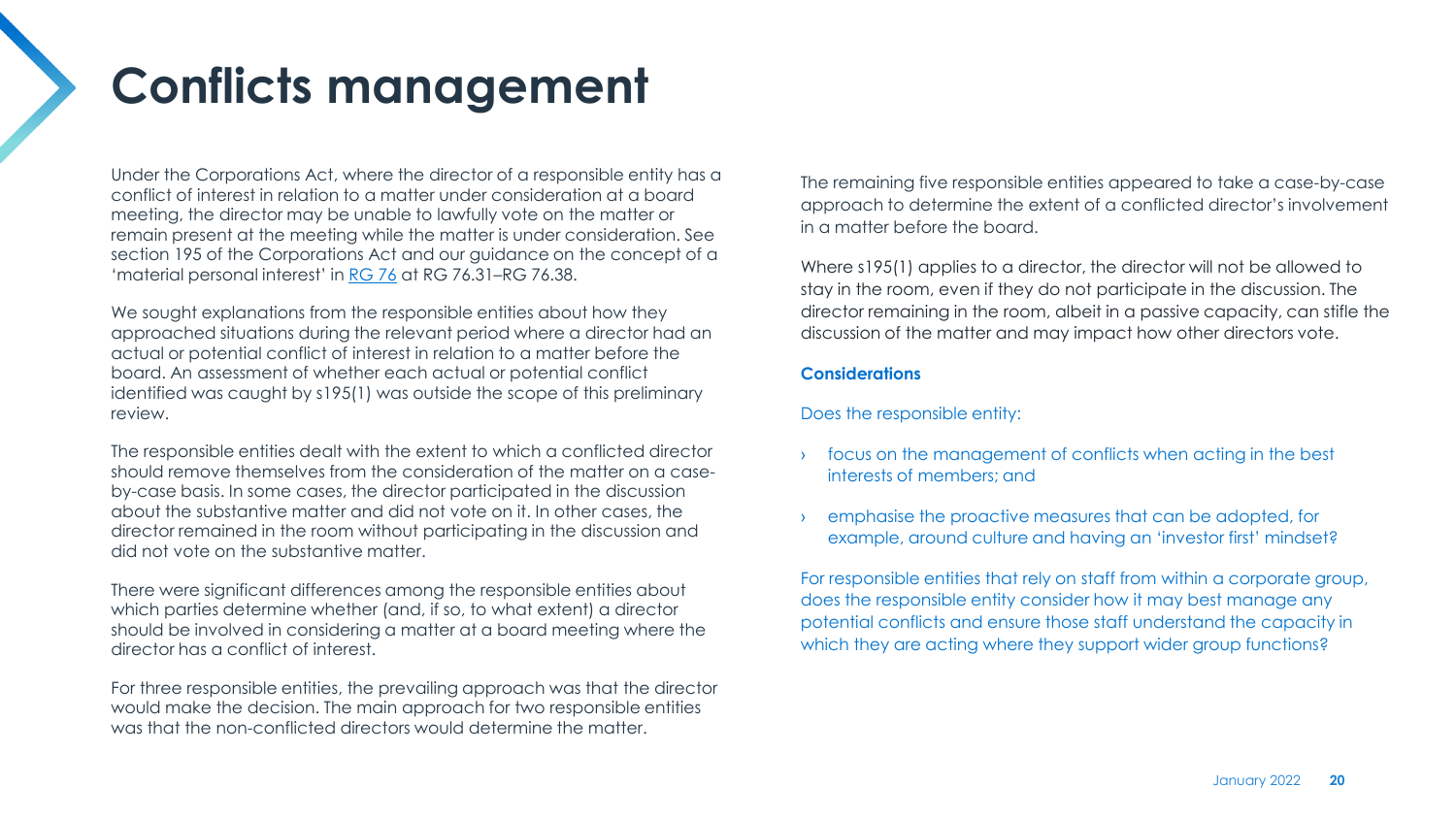## **Compliance management**

### **Compliance committees**

A responsible entity of a registered scheme must establish a compliance committee if less than half of its directors are external directors: s601JA(1). An 'external director' is a director who satisfies the requirements under s601JA(2). The compliance committee of a registered scheme must have at least three members, with a majority of those being external members (as defined in s601JB(2)): s601JB(1).

Six of the 10 responsible entities had a compliance committee, as required by the Corporations Act due to the responsible entity not having a majority of external directors. The remaining four responsible entities were not required to have, and did not have, a compliance committee because they had a majority of independent directors.

#### **Compliance plans**

Under s601HA, the compliance plan of a registered scheme must set out adequate measures that the responsible entity is to apply in operating the scheme to ensure compliance with the Corporations Act and the scheme's constitution. A scheme's compliance plan may incorporate, by reference, provisions from the compliance plan of another registered scheme: s601HB. For most of the responsible entities in our review, scheme compliance plans extensively incorporated by reference, in full or to a substantial extent, the provisions of master compliance plans of other schemes the responsible entity operated.

### **Policies**

All 10 responsible entities used or adapted corporate group policies across a broad range of areas, including remuneration policies, conflict of interest policies and risk management frameworks.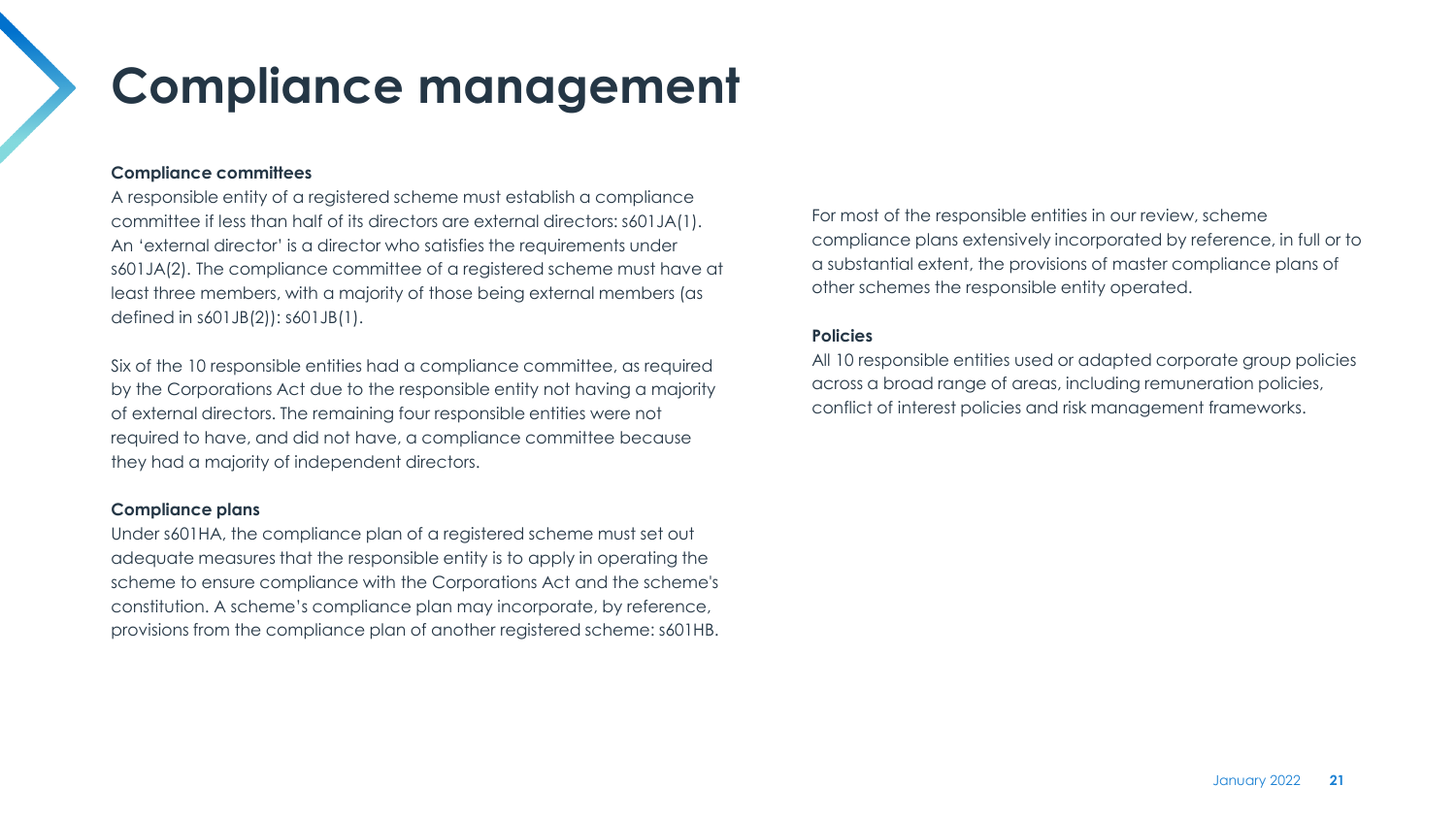## **Compliance management**

### **Considerations**

### **Compliance committees**

Are information flows to the compliance committee managed and communicated appropriately and in a timely manner, particularly when they occur through informal or indirect interactions?

Where a responsible entity is part of a corporate group, does the compliance committee communicate directly to the board (i.e. communicating to a group entity is not used as a substitute communication avenue)?

Is the number of compliance committee members appropriate taking into account the volume and complexity of scheme types and associated compliance plans?

### **Compliance plans**

Are compliance plans fit-for-purpose for each scheme? Are they suitable for the types of underlying assets that a scheme invests in and the risks that relate to the scheme's investments and operations?

### **Policies**

For a responsible entity that uses, or adapts, a group-level policy, is the suitability of this approach regularly reviewed, especially when the group-level policy changes?